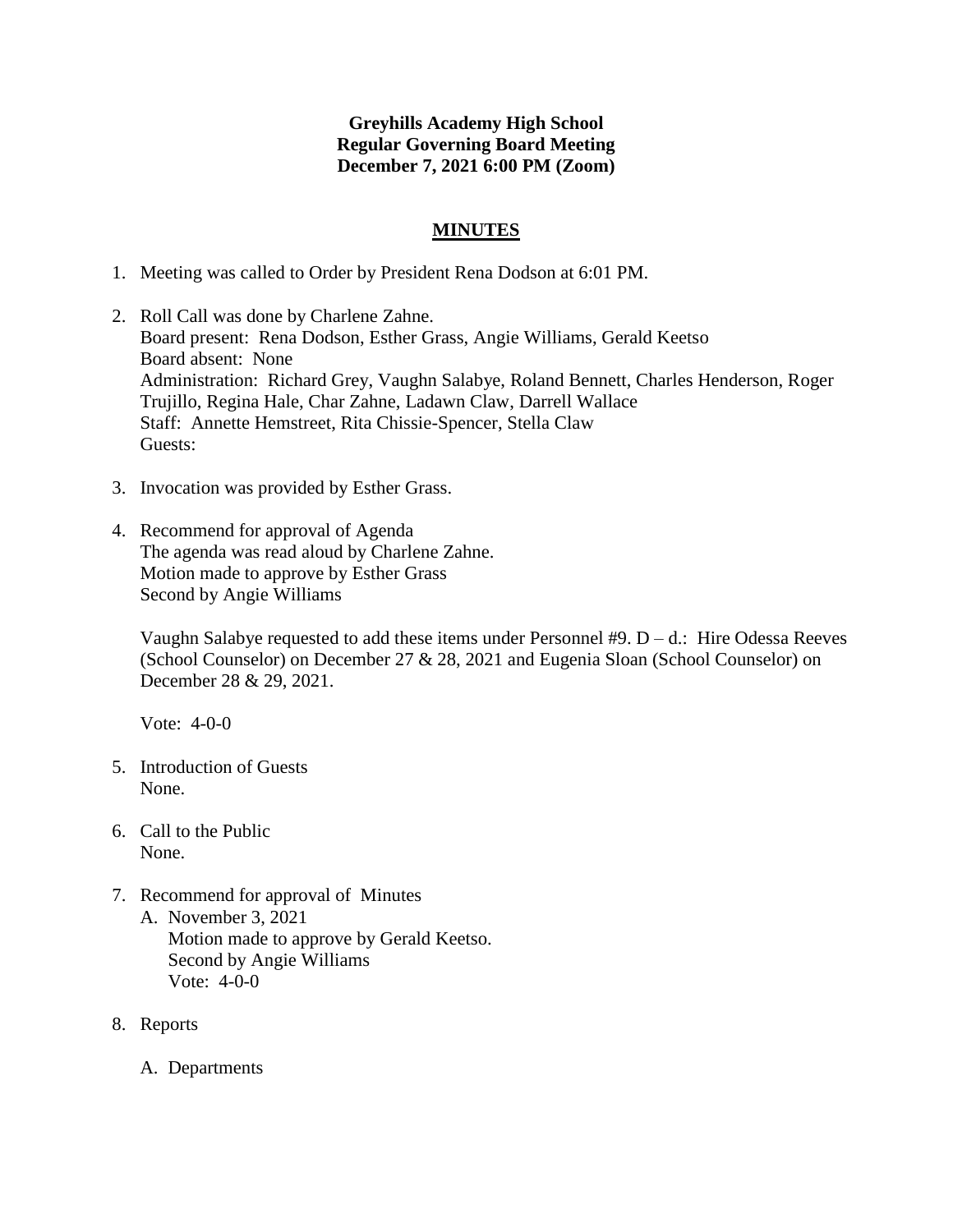Roger Trujillo made his report to the Board since he was skipped over at the recent Governing Board Work Study Session. He covered the following topics: What was your course of action during Covid?; What were the challenges; How have we improved this SY?; Academic Support and Distance Learning Support; Residential Data Update; Re-open Plan; Transportation; Facility Preparations; Food Services; COOP; Safety First – Pandemic; and Considerations in Returning to School.

Esther Grass had a question about the online Parent survey that was administered and also physical activities that will be available for the dorm students upon their return.

Rena Dodson had some questions: Do teachers have laptops and cell phones at home to make virtual learning easier? Need info on Emergency exits for students? After school tutoring program and enrichment programs – will these programs remain virtual or not?

Roger indicated that the school will be a one-way in and one-way out basis. There will be a lot of signage for directions and precautions. After school activities start at 4pm and go on to 5 or 6pm.

Vaughn Salabye indicated that teachers will be equipped at work and at home for in-person and virtual learning. He is planning for virtual and in-person after-school activities.

B. CEO/Principal No report given.

> Motion made to accept the report by Angie Williams. Second by Esther Grass Vote: 4-0-0

- 9. New Business Action Items
	- A. Recommend for approval of Payroll Expenditures Ending November 2021 This request was made by Ladawn Claw for Pay Periods #09 and #10 for Payroll Vouchers #5716 to #5719 in the amount of \$288,227.70. Motion made to approve by Angie Williams. Second by Esther Grass Vote: 4-0-0
	- B. Recommend for approval of Accounts Payable Expenditures Ending November 2021 This request was made by Ladawn Claw for AP Vouchers #4636 to #4646 in the amount of \$434,818.58. Motion made to approve by Angie Williams. Second by Gerald Keetso Vote: 4-0-0
	- C. Recommend for approval of Financial Status Ending November 2021 This request was made by Ladawn Claw.